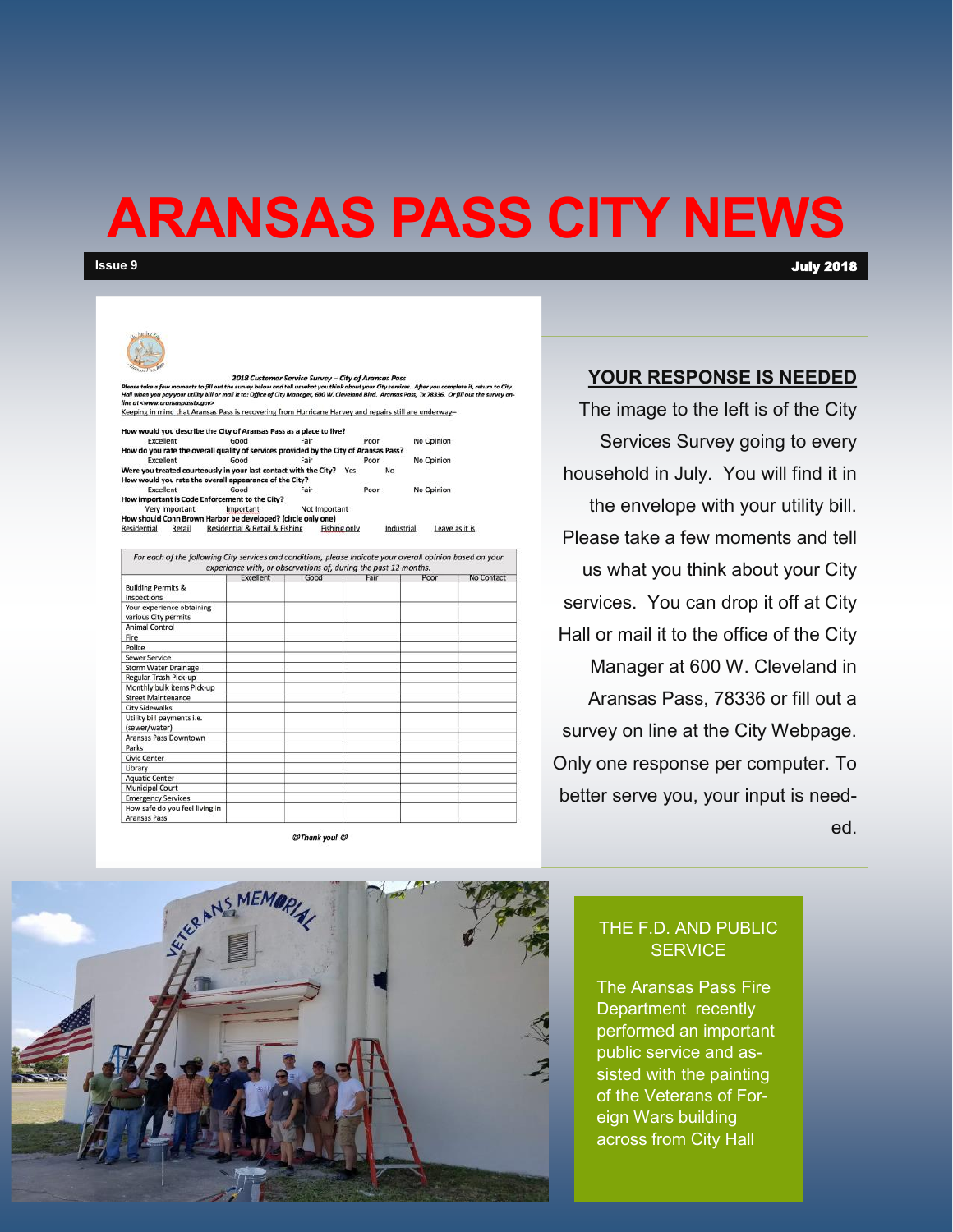



### **CITY COUNCIL SETS BUDGET PRIORITIES**

On June 15th, the Mayor and City Council met with Department Heads to set budgetary priorities for the upcoming budget process. See above pictures. During the half-day session, Department Heads presented their priorities to the Council. Afterward, the City Council members selected their top priorities from those presented by staff. It was clear from the meeting that during the coming fiscal year, a strong emphasis will be placed on cleaning up Aransas Pass and addressing the City's appearance. The Aransas Pass Fiscal Year begins on October 1st and ends September 30th.

### **BUDGET COMMITTEE MEETINGS BEGIN**

During the week of June 25th, City Department Heads defended their annual budget requests before a newly formed budget committee made up of an elected official (Vickie Abrego); the Finance Director (Sandra Garcia) and the City Manager (Gary Edwards). The Committee meets with all department heads individually during the week and when the process is complete, the Committee will have gone through every line of the budget. During these lengthy sessions, it will be up to the Department head to explain and defend the reasoning for the budget requests. Seen below during the budget meeting dealing with Public Works, Planning and the Building Department are (L-R) Katherine Comeaux, Planning Director; Garcia; Abrego; Burl Smith, Building Director and Fernando Quintanilla, Public Works Director.

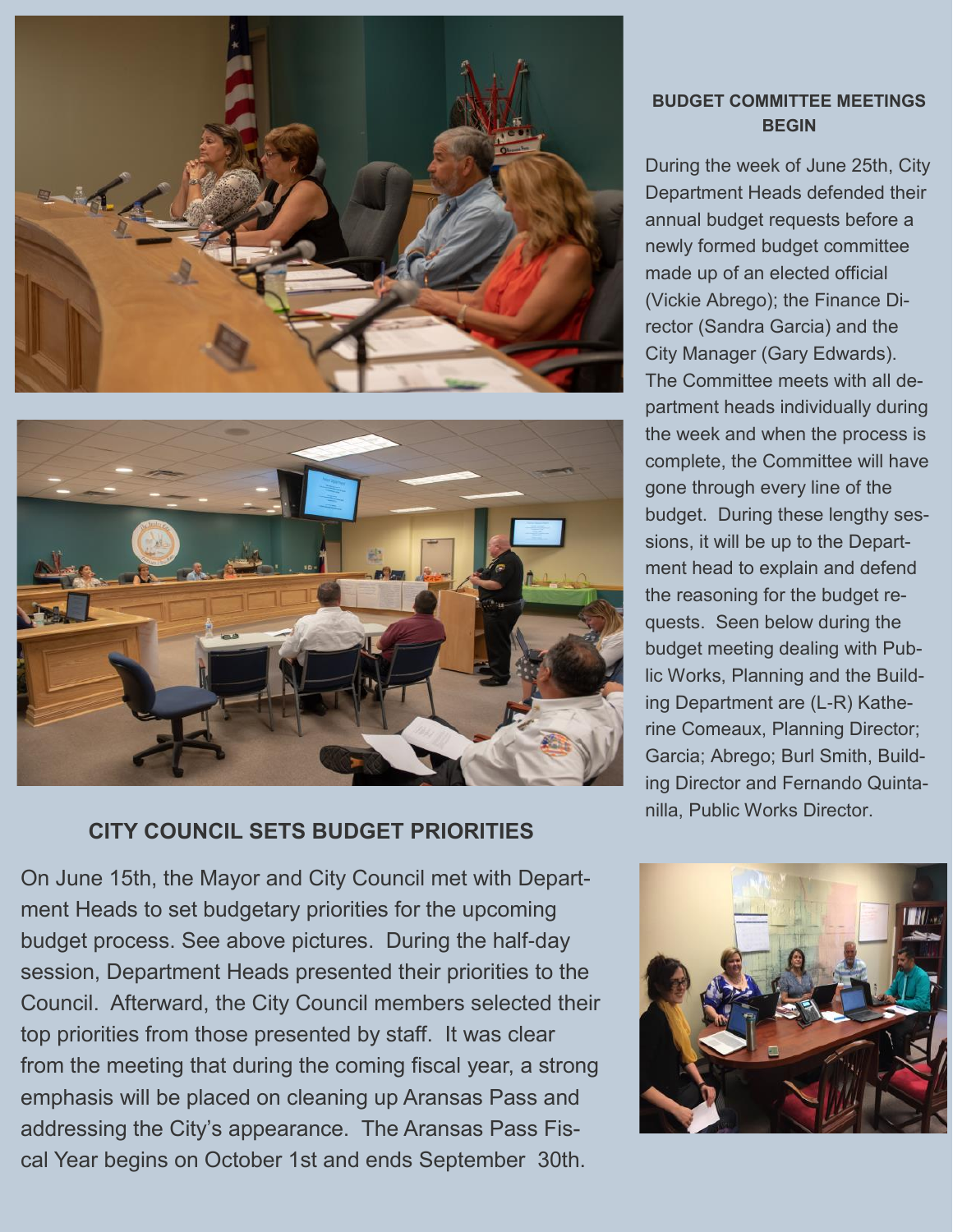#### DECLARING A LOCAL STATE OF DISASTER

WHEREAS, the City of Aransas Pata the 20<sup>th</sup> day of June, 2019 has suffered widespread

WHEREAS, the Mayor of the City of Arenses Pass last thermined that extraordinary<br>essays must be ration to prevent and to allowing the entilering of people and to protect or<br>dabilitate recentry and

NOW, THEREFORE, BE IT PROCLAIMED BY THE MAYOR OF THE CITY OF ARANSAS PASS

1. That a state of disaster is declared for the City of Antasas Pass. 2. That the City Emergency Management Plan has been implemented 3. That this state of disaster shall continue for a pariod of not more then soven day of the date beroof, unless the same is continued by consent of the Council of the City of Antonio Power.

4. That this proclamation shall take effect immediately from and after its

ORDERED this the 20<sup>th</sup> day of June 2018.



**ATTEST** Way Francy

### JUNE RAINS PUMMEL ARANSAS **PASS**

The week of June 18th through the 22nd, the Coastal Bend received heavy rains. At one point, the City of Aransas Pass received 9.25" in a 6 hour period. As a result of minor flooding and the recommendation of Emergency Management , Mayor Ram Gomez signed a Declaration of Disaster on June 20th. See Declaration above. On June 21st Governor Abbot declared 6 Counties as disaster areas, including San Patricio, Aransas and Nueces. On June 22nd San Patricio County Judge, Simpson signed a local Declaration of Disaster.

These signed declarations allow for assistance to the City not otherwise available. The City hopes to be reimbursed for the extra expenses it incurred for the event, such as overtime, pump rentals and damage to City infrastructure.

# Independence Day **Celebration!**

**Come Join Us to Celebrate** 

6:30 -9:30 pm - Free Food, Games and Activities

9:45 pm - Fireworks Show

We Harter

### When: Monday, July 2<sup>nd</sup> 2018 **Where: Aransas Pass Community Park**

Thisas Puss Jell

It is that time of year again. Time for the annual Independence Day City Fireworks Show. A special thanks goes to the Rebuild Texas Foundation for making the event possible this year. This annual show has become a tradition here in Aransas Pass and throughout the South Texas area. As noted in the above flyer, this year it will be held July 2nd at Community Park. The activities begin at 6:30 PM but the firework show is scheduled to start at 9:45.

### **MOSQUITO SPRAYING UNDERWAY**

**FOLLOWING RECENT HEAVY RAINS, THE CITY STARTED SPRAY-ING FOR MOSQUITOS ON JUNE 25. SPRAYING OCCURS EVERY EVENING WITH A DAILY GOAL OF COVERING THE ENTIRE CITY EACH EVENING. STRONG WINDS OR RAIN WILL PREVENT SPRAY-ING.**